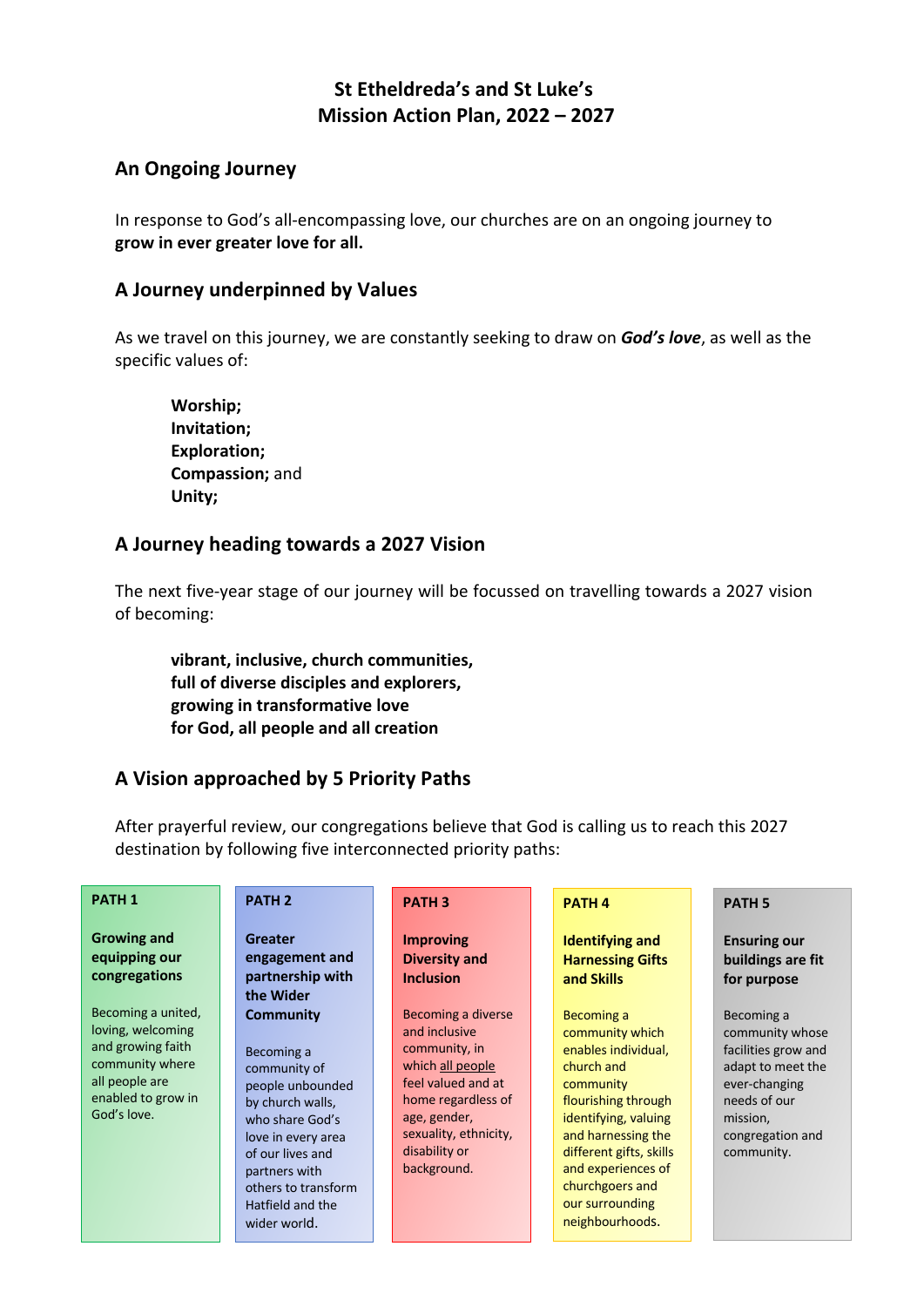## **5 Key Steps to ensure we progress along our Paths**

To help us move along these paths, we will initially focus on taking five key steps. These steps were identified through an in-depth discernment exercise. A summary of the rationale for the selection of each step has been include below.

## **STEP 1 - Reimagining St Etheldreda's and St Luke's buildings to meet the spiritual, numerical, and missional needs of current and future generations**

Rationale: It was commonly felt by participants in the listening exercises, that without a reimagining of our buildings, scope for mission and numerical growth *within* the churches would continue to be significantly limited. Early commencement of the first phase of building work will be important to help enable all of the other steps below.

#### **STEP 2 - Ensuring all newcomers to our physical and online communities receive a warm welcome and feel able to participate in the life of the church**

Rationale: Our listening exercises revealed a real desire to 'make room for all' in our churches. This will require newcomers not just to receive a warm greeting, but to be incorporated in the life of the church. We are aware – and accepting – that encouraging others to participate in the life of the church will require a willingness to adapt and change.

#### **STEP 3 - Growing the number of children involved in worship and wider church life.**

Rationale: The Gospel calls us to reach out to (and bridge divides between) different age groups. Whilst Eth's and St Luke's are fortunate to have younger members, we would like to grow this group and further develop their belonging and contribution to the churches, as well as nurture their faith. In our listening exercise we recognised that this will involve much more than young people simply joining in with what we are already doing. Again, we may need to adapt our approach in some areas, and be willing to invest new resource.

### **STEP 4 - Creating a 'pastoral culture', in which** *all* **church members are known, cared for, listened to, and helped to flourish by others in the community.**

Rationale: Healthy churches are communities, in which everyone is known and valued; relationships are nurtured; and all members are cared for and encouraged to grow into wholeness (likeness to Christ). This understanding lies at the heart of our desire to create a pastoral culture within – and across – both churches.

#### **STEP 5 - Encouraging and equipping more congregation members to share their faith with others in the community through their words and/or actions**

Rationale: Most contributors to the listening exercises expressed a sense that God is calling us to be more outward looking by both expressing and being the good news of God's love' in Hatfield. In addition to growing in confidence in being able to talk about our faith, we realise that we also need to become more proficient at understanding how God might be calling us to engage with the coming of his Kingdom in the community.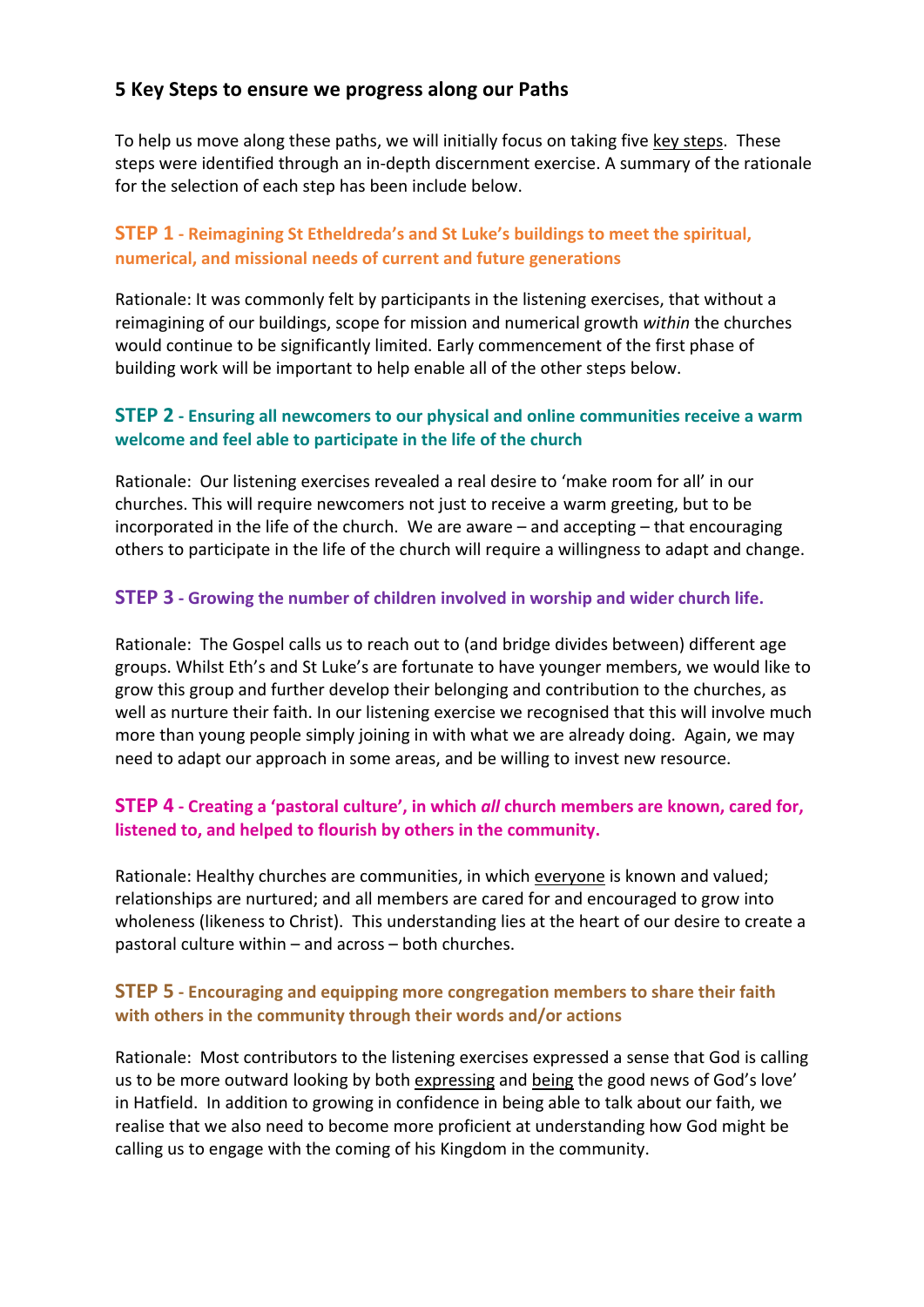## **Steps supported by Priority Actions**

and/or actions

Each of the above Steps will be taken with the aid of a number of priority actions. These actions do not represent the totality of what we will do as a parish. They are the areas of activity where we feel there is most urgency, and where we can most usefully apply fresh thinking and invest new energy and resources that will take us progressively closer to our vision. A summary of these actions is provided below, with a more detailed breakdown provided in the Implementation Plan attached at Annex A.

| Step 1<br><b>Reimagining St</b><br>Etheldreda's and St<br>Luke's buildings to meet<br>the spiritual, numerical<br>and missional needs of<br>current and future<br>generations             | <b>Priority Actions:</b><br>Four-phased approach to reimaging St Eth's building, beginning<br>with toilets, kitchen at West End<br>Revisualisation of St Luke's building, including toilets, storage,<br>٠<br>sound and potentially seating.<br>Design and implementation of fundraising plan to support<br>building work.                                                                                                                                                                                    |
|-------------------------------------------------------------------------------------------------------------------------------------------------------------------------------------------|---------------------------------------------------------------------------------------------------------------------------------------------------------------------------------------------------------------------------------------------------------------------------------------------------------------------------------------------------------------------------------------------------------------------------------------------------------------------------------------------------------------|
| Step <sub>2</sub><br><b>Ensuring all newcomers</b><br>to our physical and<br>online communities<br>receive a warm welcome<br>and feel able to<br>participate in the life of<br>the church | <b>Priority Actions:</b><br>Identification and training of welcomers (to include post-service<br>welcome).<br>Development of database to support improved welcome and to<br>$\bullet$<br>enable involvement in church life.<br>More strategic engagement with online community.<br>$\bullet$<br>Extend lay involvement in worship.<br>$\bullet$<br>Extend follow-up after occasional offices.<br>$\bullet$                                                                                                    |
| Step 3<br>Growing the number of<br>children involved in<br>worship and wider<br>church life.                                                                                              | <b>Priority Actions:</b><br>Employ children and families' worker (fundraising embedded as<br>part of West End building project.<br>Undertake children and families audit of both churches.<br>٠<br>Review timing and content of all-age worship.<br>Improve children's provision in both church buildings.<br>٠<br>Create, and work towards, a new vision and plan for the future<br>$\bullet$<br>of Sunday School and choir youth ministry.<br>Instigate a Programme of family-focussed events.<br>$\bullet$ |
| <b>Step 4 – Creating a</b><br>'pastoral culture', in<br>which all church<br>members are known,<br>cared for, listened to,<br>and helped to flourish,<br>by others in the<br>community.    | <b>Priority Actions:</b><br>Identify and train a team of 'pastoral champions'.<br>$\bullet$<br>Fully utilise our database for pastoral purposes.<br>Identify new fellowship opportunities within and across<br>$\bullet$<br>churches.                                                                                                                                                                                                                                                                         |
| Step 5<br>Encouraging and<br>equipping more<br>congregation members<br>to share their faith with<br>others in the community<br>through their words                                        | <b>Priority Actions:</b><br>Participate in the CofE Evangelism course.<br>Undertake a community audit.<br>Identify a key community project for the church to partner<br>with.<br>Run mission and evangelism focussed Lent and Advent courses.                                                                                                                                                                                                                                                                 |